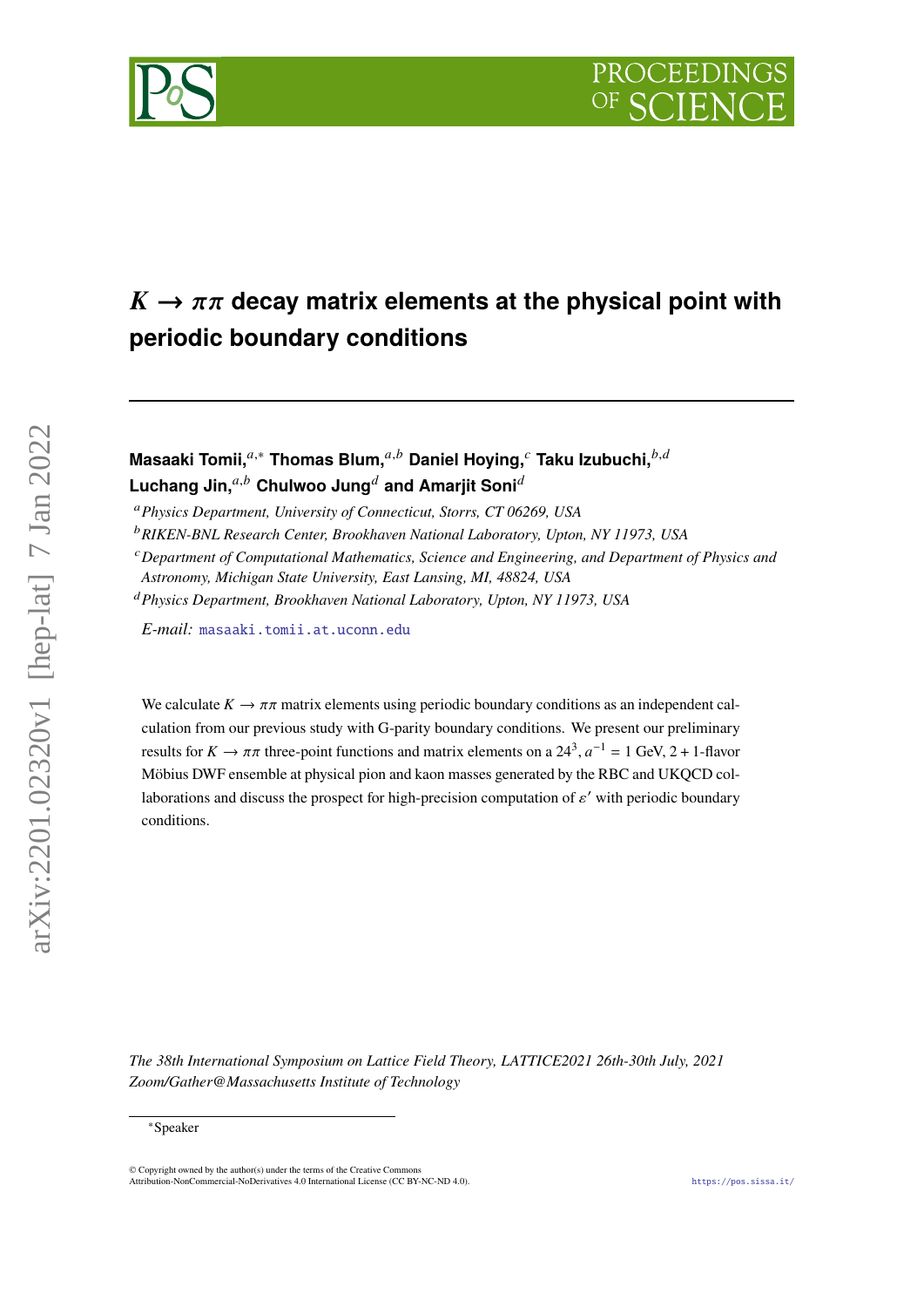### **1. Introduction**

Direct CP violation in  $K \to \pi \pi$  decays, which is parametrized by  $\varepsilon'$ , attracts close attention from particle phenomenologists. Since it is highly suppressed in the Standard Model, it is expected to be a rich prove for searching new physics beyond the Standard Model.

With various improvements to our first result for  $\varepsilon'$  [\[1\]](#page-6-0), we have completed our calculation on a single lattice ensemble with G-parity boundary conditions [\[2\]](#page-6-1). Our result is Re  $(\varepsilon'/\varepsilon)_{\text{SM}} =$  $21.7(2.6)(6.2)(5.0) \times 10^{-4}$ , where  $\varepsilon$  is the measure of indirect CP violation and the first two errors represent statistical and systematic in our lattice calculation. The third error corresponds to omitted isospin breaking and QED corrections. While this result is consistent with the average of the experimental results Re  $(\varepsilon'/\varepsilon)_{exp} = 16.6(2.3) \times 10^{-4}$  [\[3,](#page-6-2) [4\]](#page-6-3), more independent calculations with better precision would be desired.

The major sources of systematic error in our previous calculation are 1. truncation error of perturbative matching of the Wilson coefficients between four- and three-flavor theories at the charm threshold, 2. finite lattice cutoff effects and 3. isospin breaking and QED corrections. For the matching of the Wilson coefficients, we are attempting to implement a nonperturbative procedure [\[5\]](#page-6-4) instead of the perturbative approach.

The other two sources of systematic uncertainty listed above motivate us to calculate the  $K \to \pi \pi$  matrix elements with periodic boundary conditions. For finite lattice cutoff effects, while we are generating finer G-parity ensembles to take the continuum limit within the calculation with G-parity boundary conditions, we can perform an independent calculation with periodic boundary conditions with the ensembles with various lattice spacings that we have already generated. Also, it is more straightforward for periodic boundary conditions to introduce isospin breaking and QED effects than G-parity boundary conditions. Thus our study would give us the prospect of obtaining  $\varepsilon'$  more precisely.

It is challenging to extract the on-shell kinematics of  $K \to \pi \pi$  from euclidean three-point functions with periodic boundary conditions because of the presence of the off-shell two-pion state with the energy  $E_{\pi\pi} \simeq 2m_{\pi}$ , which is smaller than that of the on-shell kinematics  $E_{\pi\pi} = m_K$ . It also turned out that the contamination from heavier two-pion states are significant  $[2, 6]$  $[2, 6]$  $[2, 6]$ . Therefore we seriously perform state decomposition by solving the generalized eigenvalue problem (GEVP) [\[7,](#page-7-0) [8\]](#page-7-1) to well extract the on-shell kinematics of  $K \to \pi \pi$  decays.

In this article we give our preliminary results for the  $K \to \pi \pi$  three-point functions and matrix elements calculated on the  $24<sup>3</sup> \times 64$  lattice ensemble with 2+1-flavor Möbius domain-wall fermions near the physical pion and kaon masses and the lattice cutoff  $a^{-1} \approx 1$  GeV. The measurements are done with 258 configurations. We use all-to-all quark propagators with 2,000 low modes from the Lanczos algorithm for the light quark and spin-color-time diluted CG inversions with random noise vectors for both the light and strange quarks.

# **2. Correlation functions**

In order to obtain the  $K \to \pi \pi$  matrix elements, we need to calculate two-point functions of interpolation operators as well as three-point functions of the interpolation operators and the  $\Delta S = 1$ four-quark effective operators. The following subsections explain these correlation functions.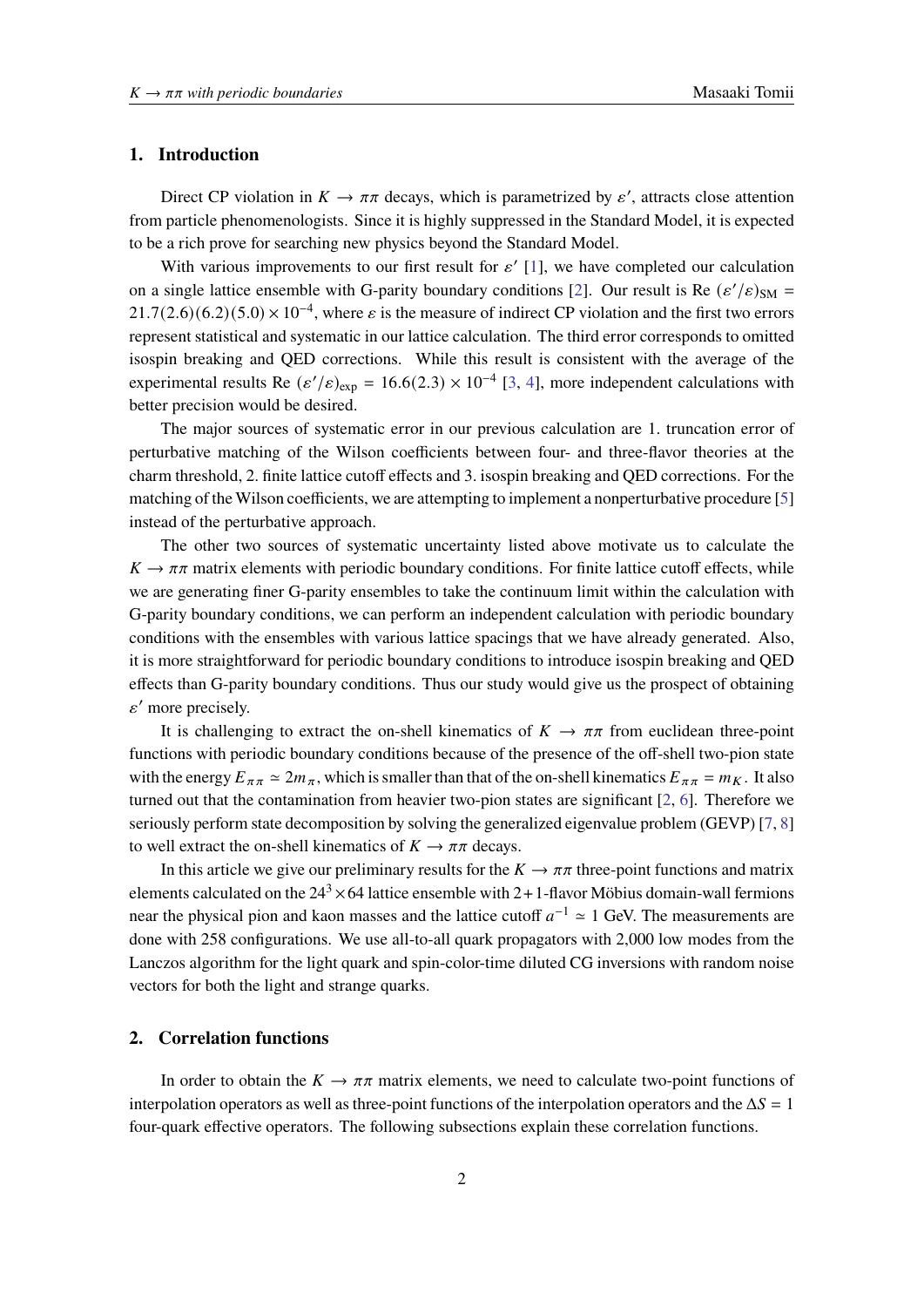#### **2.1 Two-point function of kaon operator**

The simplest correlation function is the two-point function of a kaon interpolation operator

$$
C^{K}(t) = \langle O_{K}(t)^{\dagger} O_{K}(0) \rangle.
$$
 (1)

We perform the exponential smearing for the kaon interpolation operator with the radius of 2 in lattice units.

#### **2.2 Two-point functions of two-pion operators**

We employ multiple two-pion interpolation operators

$$
O_{\pi\pi,\alpha}(t) \in \{\pi\pi(000), \pi\pi(001), \pi\pi(011), \pi\pi(111), \sigma\},\tag{2}
$$

where  $\pi \pi (abc)$  with a, b,  $c = 0, 1$  is a product of two pion interpolation operators with the momenta indicated by  $(abc)$ . The number of the 1's in  $abc$  indicates the number of directions to which each pion interpolation operator has one unit of momentum  $\pm 2\pi/L$ . One of the pion interpolation operators has the opposite momentum to the other's, i.e. we employ the center of mass frame. We use neutral isospin-definite two-pion operators, which can be constructed by an appropriate linear combination of  $\pi^+\pi^-$ ,  $\pi^0\pi^0$  and  $\pi^-\pi^+$ . For the  $I = 0$  channel, we also employ  $\sigma$  as a two-pion interpolation operator. We perform the exponential smearing for the pion and sigma operators with the radius of 1.5 in lattice units.

We calculate two-point functions of these two-pion operators

$$
C_{\alpha\beta}^{\pi\pi}(t) = \langle O_{\pi\pi,\alpha}(t)^\dagger O_{\pi\pi,\beta}(0) \rangle - \langle O_{\pi\pi,\alpha}^\dagger \rangle \langle O_{\pi\pi,\beta} \rangle, \tag{3}
$$

where the second term on the right hand side is the vacuum subtraction term needed for the  $I = 0$ channel. In order to extract the signal from a certain state, we solve the generalized eigenvalue problem (GEVP) [\[7\]](#page-7-0)

$$
\sum_{\beta} C_{\alpha\beta}^{\pi\pi}(t) v_{n,\beta}(t,t_0) = \lambda_n(t,t_0) \sum_{\beta} C_{\alpha\beta}^{\pi\pi}(t_0) v_{n,\beta}(t,t_0),
$$
\n(4)

where  $\lambda_n(t, t_0)$  is an eigenvalue of the GEVP and  $v_{n, \beta}(t, t_0)$  is the corresponding eigenvector. We use  $t_0 = t - 1$  in this work. Preliminary results for our GEVP analysis are presented in Ref. [\[9\]](#page-7-2).

#### **2.3**  $K \rightarrow \pi\pi$  three-point functions

We calculate  $K \to \pi \pi$  three-point functions

<span id="page-2-0"></span>
$$
C_{\alpha,i}^{3pt}(t_1,t_2) = \left\langle O_{\pi\pi,\alpha}(t_{\pi\pi})^\dagger Q_i(t_{op})O_K(t_K) \right\rangle, \quad t_1 = t_{\pi\pi} - t_{op}, t_2 = t_{op} - t_K,\tag{5}
$$

where each operator is summed over spatial volume and  $Q_i$  is the  $\Delta S = 1$  four-quark operators [\[10\]](#page-7-3) relevant for  $K \to \pi \pi$  decays. Wick contractions of these correlation functions yield four typical diagrams shown in Figure [1.](#page-3-0) We name these diagrams *type1* through *type4*. While the  $I = 2$ channel only has the contribution from the *type1*, we need to calculate the four diagrams for the  $I = 0$  channel. For the  $K \to \sigma$  correlation functions, there are the diagrams that are analogous to the *type2–4* diagrams.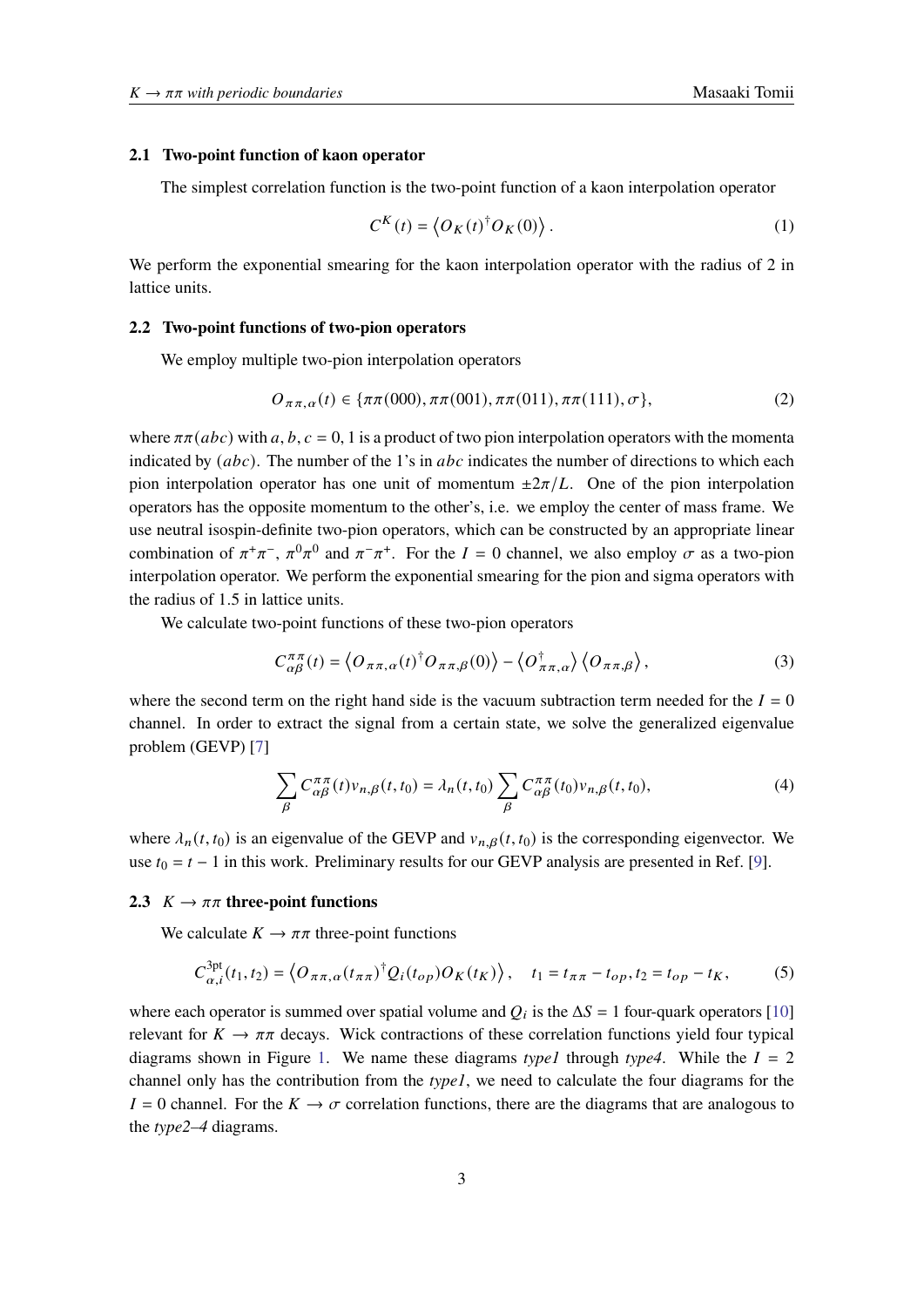<span id="page-3-0"></span>

**Figure 1:** Diagrams that contribute to  $K \to \pi\pi$  three-point functions.

<span id="page-3-1"></span>

**Figure 2:** Subtraction coefficients  $\alpha_2$  (left) and  $\alpha_6$  (right) for  $Q_2$  and  $Q_6$ , respectively.

The presence of a quark loop in the *type3* and *type4* diagrams induces a power divergence, which needs to be removed by defining the subtracted four-quark operators

$$
Q_i = \hat{Q}_i - \alpha_i \bar{s} \gamma_5 d,\tag{6}
$$

with the unsubtracted four-quark operators  $\hat{Q}_i$ . We determine the subtraction coefficients  $\alpha_i$  by imposing the condition

$$
\langle Q_i(t_{op})O_K(t_K)\rangle = 0.
$$
\n(7)

Figure [2](#page-3-1) shows preliminary results for  $\alpha_2$  (left) and  $\alpha_6$  (right). We use these time-dependent subtraction coefficients for calculating the three-point functions with the subtracted four-quark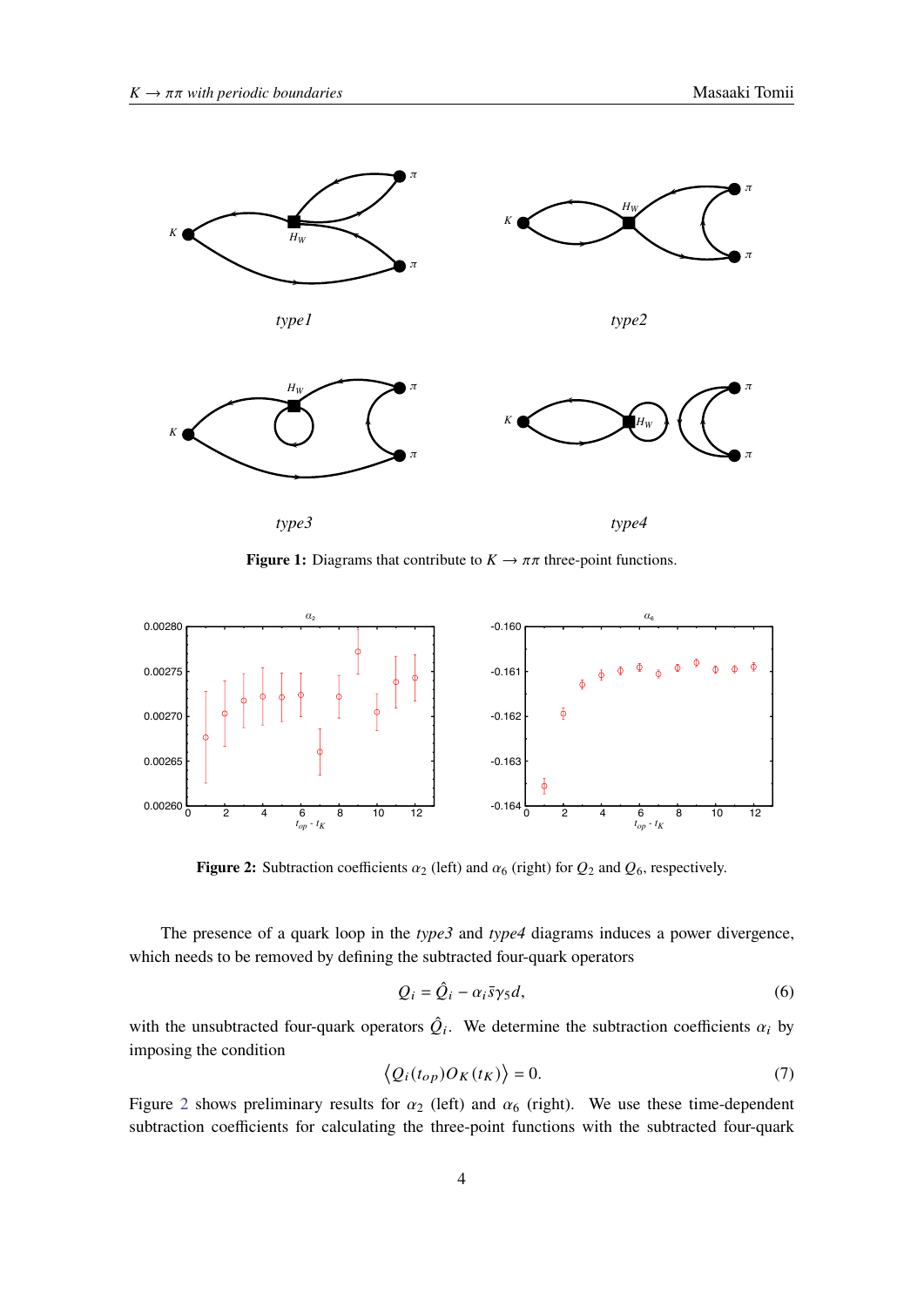<span id="page-4-0"></span>

**Figure 3:**  $K \to \pi \pi$  correlation functions with the four-quark operators  $Q_2$  (left) and  $Q_6$  (right) and the  $I = 0$ two-pion operator  $\pi\pi(001)$  at  $t_{\pi\pi} - t_K = 10$  and their breakdowns into the contributions of each diagram.

operators, i.e. we calculate the three-point functions at  $t_2 = t_{op} - t_K$  using the subtraction coefficients calculated at the same time separation  $t_2 = t_{op} - t_K$ . This subtraction condition also removes the vacuum term  $\langle O_{\pi\pi,\alpha}^{\dagger} \rangle \langle Q_i(t_{op}) O_K(t_K) \rangle$  that could arise in the  $K \to \pi\pi$  three-point functions [\(5\)](#page-2-0) if a different subtraction condition was imposed. In what follows, the four-quark operators are understood as the subtracted ones.

The computational cost of the *type1* and *type2* diagrams is as high as that of A2A propagators and much higher than that of *type3* and *type4*. Since the *type4* diagram, which is disconnected, is expected and verified [\[2\]](#page-6-1) to dominates the statistical error of the  $I = 0$  channel of the three-point functions, the number of measurements of *type1* and *type2* diagrams can be reduced without spoiling the statistical precision. We perform the cost reduction by reducing the number of lattice sites of the four-quark operators from  $24<sup>3</sup>$  to  $8<sup>3</sup>$  for each time slice. With this reduction we can in principle take the contractions of *type1* and *type2* diagrams 27× faster.

Figure [3](#page-4-0) shows the  $K \to \pi \pi$  three-point functions with the four-quark operators  $Q_2$  (left) and  $\mathcal{O}_6$  (right) and the  $I = 0$  two-pion operator  $\pi \pi (001)$ , which couples well with the first excited twopion state, which describes nearly on-shell kinematics in our lattice setup. The figure also shows the breakdown of the correlation functions into the contributions of each diagram. According to our  $\pi\pi$  scattering study [\[9\]](#page-7-2), the contaminations from higher excited states that are not taken into account by the GEVP approach is significant at time separation 1 and 2 in lattice units and therefore we expect we need to extract the  $K \to \pi \pi$  matrix elements in the region  $t_{\pi\pi} - t_{op} \geq 3$ , where the statistical error is dominated by the *type4* diagram. Thus the cost reduction of the *type1* and *type2* diagrams does not appear to affect the statistical precision and therefore is successful.

#### **3. Effective matrix elements**

Following the discussion in Ref. [\[8\]](#page-7-1), we calculate the  $K \to \pi \pi$  effective matrix elements

<span id="page-4-1"></span>
$$
M_{i,n}^{eff}(t_1, t_2) = \frac{\tilde{C}_{n,i}^{3pt}(t_1, t_2)}{\sqrt{\lambda_n^{t_1} e^{-m_K t_2} \tilde{C}_n^{\pi \pi}(t_1) C^K(t_2)}},
$$
(8)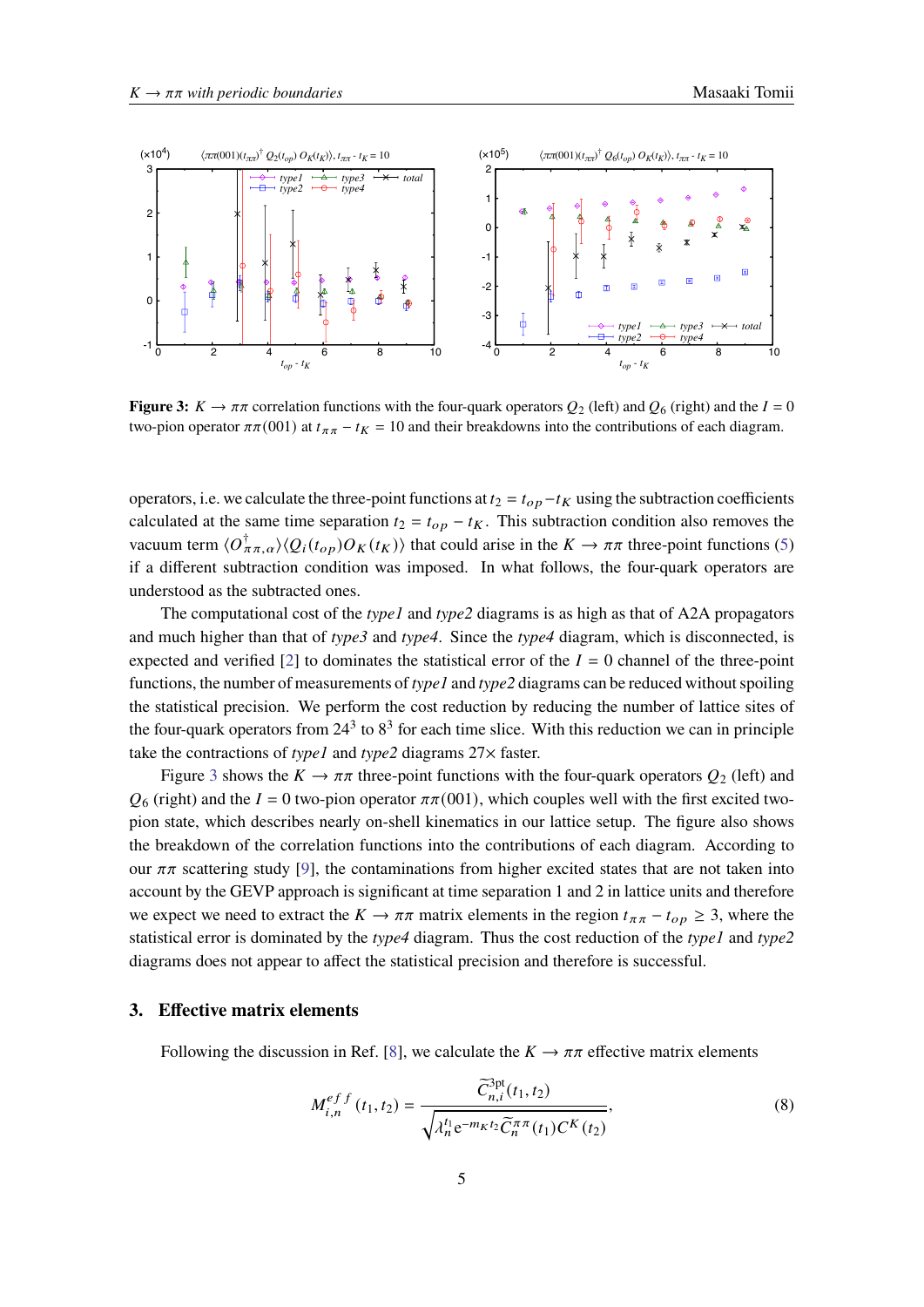<span id="page-5-0"></span>

**Figure 4:** Preliminary results for  $K \to \pi \pi$  effective matrix elements with the four-quark operators  $Q_1$  (left) and  $Q_7$  (right) and the  $I = 2$  two-pion operators. Here the two-pion operators  $\pi \pi (000)$ ,  $\pi \pi (001)$ ,  $\pi \pi (011)$ and  $\pi\pi$ (111) are used for GEVP.

where we define state-projected correlation functions

$$
\widetilde{C}_{n,i}^{3pt}(t_1, t_2) = \sum_{\alpha} v_{n,\alpha}^* C_{\alpha,i}^{3pt}(t_1, t_2),\tag{9}
$$

$$
\widetilde{C}_{n}^{\pi\pi}(t_{1}) = \sum_{\alpha,\beta} v_{n,\alpha}^{*} C_{\alpha\beta}^{\pi\pi}(t_{1}) v_{n,\beta},
$$
\n(10)

with  $\lambda_n$  and  $v_{n,\alpha}$  being the eigenvalues and eigenvectors extracted from a plateau region of the GEVP effective energies for the two-pion correlation functions.

Figure [4](#page-5-0) shows the  $I = 2$  channel of the effective matrix elements with the four-quark operators  $Q_1$  (left) and  $Q_7$  (right). We solve GEVP with the four two-pion interpolation operators  $\pi\pi(000)$ ,  $\pi\pi(001)$ ,  $\pi\pi(011)$  and  $\pi\pi(111)$ . While the third excited two-pion state is also included in this GEVP analysis, the corresponding matrix element is omitted from the plots since it has a large statistical error. We see a good plateau on the effective matrix elements with the first excited two-pion state (squares), which describes nearly on-shell kinematics.

Figure [5](#page-6-6) shows the  $I = 0$  channel of the effective matrix elements with the four-quark operators  $Q_2$  (left) and  $Q_6$  (right). Here, the three two-pion interpolation operators  $\pi \pi (000)$ ,  $\pi \pi (001)$  and  $\sigma$ are used for the GEVP analysis. While the  $I = 0$  channel is noisier than the  $I = 2$  channel because of the presence of a disconnected diagram and we may need to increase the statistics and improve the analysis, we still see some signal and plateau, which indicate the feasibility of calculating the  $I = 0$  channel of  $K \to \pi \pi$  matrix elements and  $\varepsilon'$  with periodic boundary conditions.

### **4. Summary**

This study gives us a prospect that we could successfully calculate the  $K \to \pi \pi$  matrix elements and  $\varepsilon'$  with periodic boundary conditions. We are attempting to decrease the statistical error by the factor of 3 in order to reach the same precision as the one we had in our previous calculation with G-parity boundary conditions [\[2\]](#page-6-1). While we apply the AMA correction to the correlation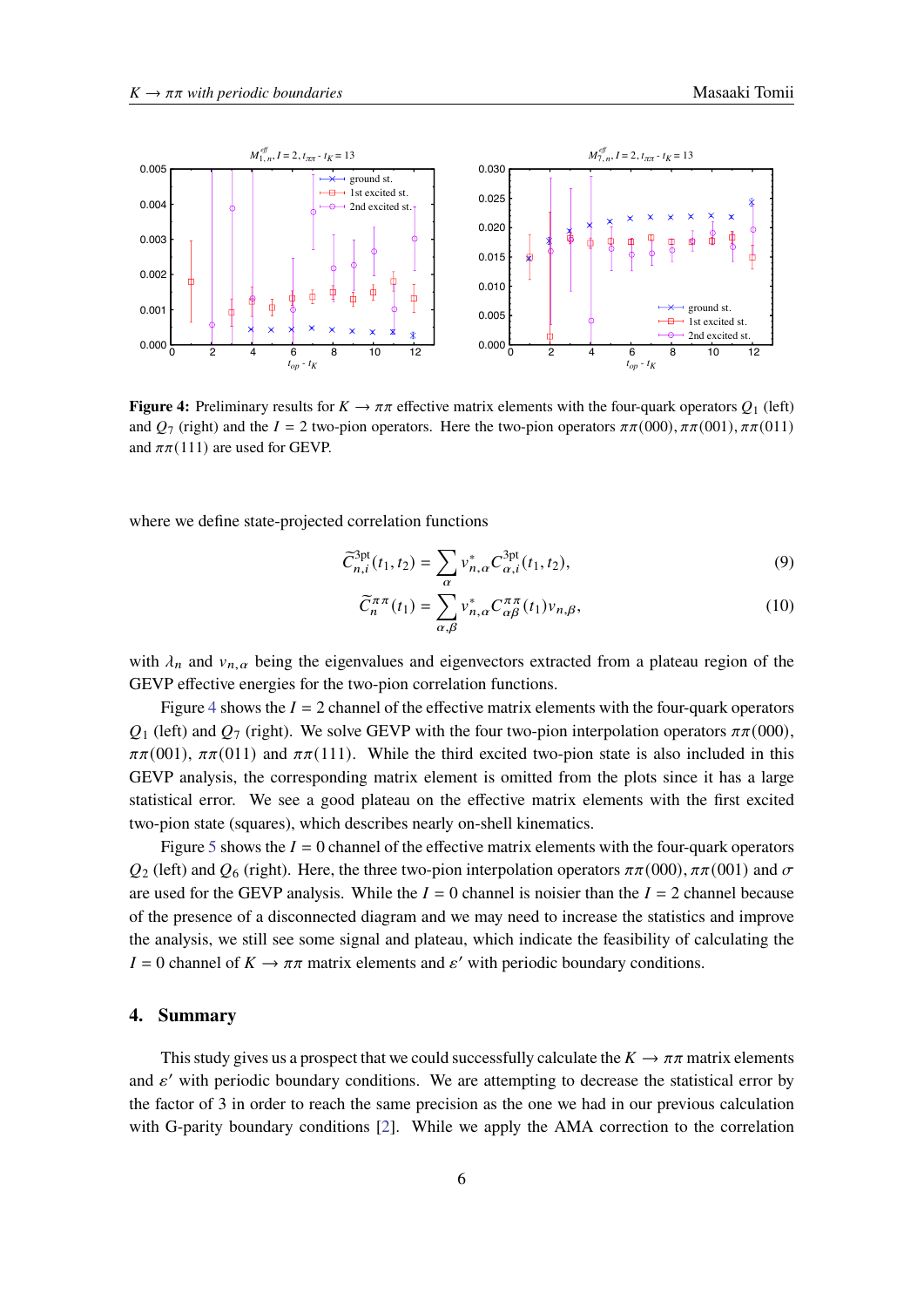<span id="page-6-6"></span>

**Figure 5:** Preliminary results for  $K \to \pi \pi$  effective matrix elements with the four-quark operators  $Q_2$  (left) and  $Q_6$  (right) and the  $I = 0$  two-pion operators. Here the three two-pion operators  $\pi \pi (000)$ ,  $\pi \pi (001)$  and  $\sigma$  are used for GEVP.

functions of two-pion operators, we have not introduced it to the  $K \to \pi \pi$  three-point functions. This makes the jackknife analysis nontrivial about noise cancelation due to the correlation between the numerator and denominator of Eq. [\(8\)](#page-4-1). We are close to introduce the AMA correction to the three-point functions and see how it improves the precision.

#### **Acknowledgments**

M.T, T.B and L.C.J were supported in part by US DOE grant DE-SC0010339. M.T. and L.C.J. were also supported in part by DOE Office of Science Early Career Award DE-SC0021147. D.H was supported in part by a SCIDAC grant "Computing the Properties of Matter with Leadership Computing Resources." T.I, C.J and A.S were supported in part by US DOE grant DE-SC0012704. Computations for this work were carried out on facilities of the USQCD Collaboration, which are funded by the Office of Science of the U.S. Department of Energy.

## **References**

- <span id="page-6-0"></span>[1] Z. Bai *et al.* [RBC and UKQCD], Phys. Rev. Lett. **115**, no.21, 212001 (2015) [arXiv:1505.07863 [hep-lat]].
- <span id="page-6-1"></span>[2] R. Abbott *et al.*[RBC and UKQCD], Phys. Rev. D **102**, no.5, 054509 (2020) [arXiv:2004.09440 [hep-lat]].
- <span id="page-6-2"></span>[3] J. R. Batley *et al.* [NA48], Phys. Lett. B **544**, 97-112 (2002) [arXiv:hep-ex/0208009 [hep-ex]].
- <span id="page-6-3"></span>[4] E. Abouzaid *et al.* [KTeV], Phys. Rev. D **83**, 092001 (2011) [arXiv:1011.0127 [hep-ex]].
- <span id="page-6-4"></span>[5] M. Tomii, PoS **LATTICE2019**, 174 (2020)
- <span id="page-6-5"></span>[6] T. Blum *et al.*[RBC and UKQCD], Phys. Rev. D **104**, no.11, 114506 (2021) [arXiv:2103.15131 [hep-lat]].